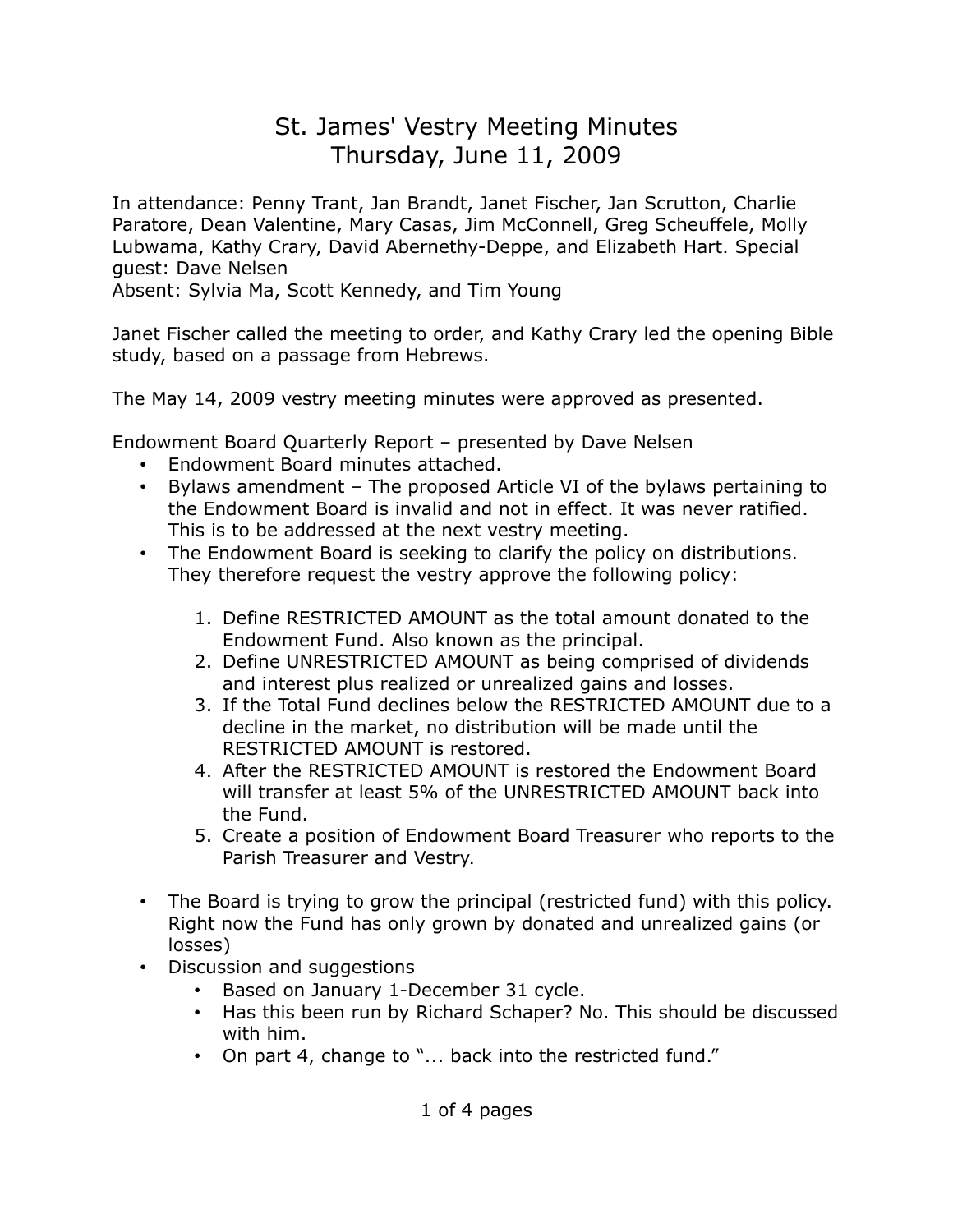- Switch point 3 and point 4.
- Change Endowment Board Treasurer to Bookkeeper.
- Right now we are under our restricted amount.
- Asset allocation: Equities 40-60% (stock market); Fixed income 60-40% (CD's, bonds)
- Next Endowment Board meeting is July  $14<sup>th</sup>$ . Hope to have quarterly statement by then.
- Dave Nelson will come back in August to continue discussion.

#### Old Business

Cluster Ministries

- For the next vestry meeting, please prepare a short report on the contact you have had with the leaders of the ministries under your cluster.
- Remind clusters that they need approval to spend money. A request greater than \$200 requires entire vestry authorization.
- It was brought to Janet Fischer's attention that there have been concerns that groups like the Altar Guild and Memorial Garden have to ask permission to spend their own money.
	- Oversight is the vestry's job. It is also good stewardship
	- In the past money has been spent without authorization, and this has caused problems.
	- The vestry has the "big picture" things may need to be done in a certain order.
	- This allows for transparency and accountability

## New Business

Janet Fischer attended the Transition Team meeting. Minutes are attached.

## Memorial Garden Expenditure

Motion was made to approve the expenditure of \$580.00 for gravel and wood chips for the Memorial Garden from Special Interest Memorial Garden funds. Moved and seconded. Motion passed.

#### Donation

Motion was made to spend the donation of \$460.00 for new padded chairs. Moved and seconded. Motion passed.

## Endowment Board Documents

The Endowment Board documents need to be brought to the St. James' campus to be stored. The documents include minutes and bank statements. Previous board members also need to be contacted to make sure everything is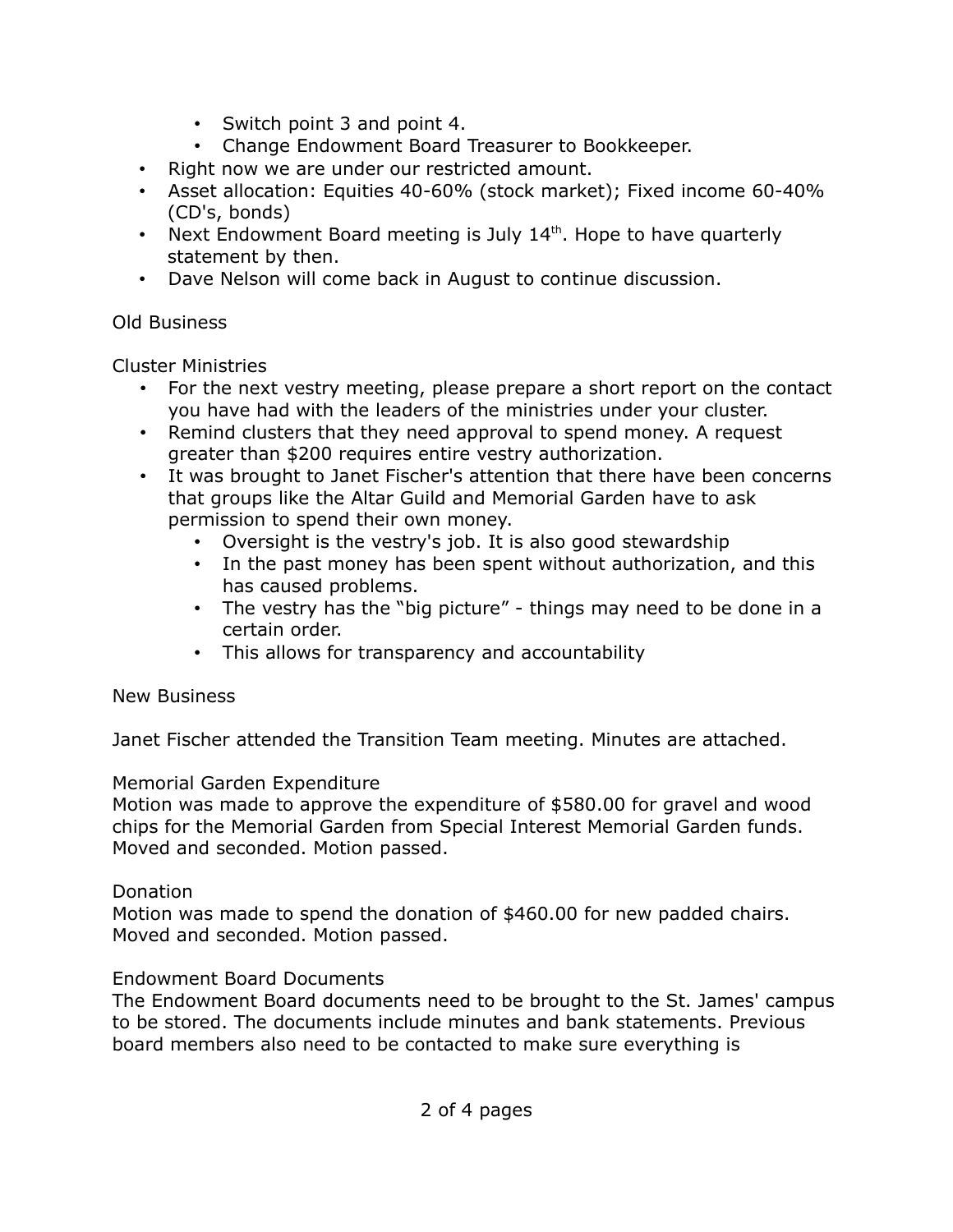transferred. The documents are expected to be delivered to the campus by August  $1^{\text{st}}$ .

"Summer Relief" program for Episcopal Relief and Development

- Kathy Crary found some Episcopal Relief and Development boxes from a past distribution. She has come up with the idea of a "Summer Relief" program at St. James' – a global effort (versus the local effort during the Winter Relief program)
- Program would start on Father's Day, June 21 $st$ , and end September 20 $th$ .
- People can drop coins in the boxes for three months, then bring them for the ingathering on September 20<sup>th</sup>.
- The 6 o'clock Sunday service people have offered to roll up the coins and count the money.
- This will allow us as a congregation to give money for a global effort.
- Motion was made to do the "Summer Relief" project to benefit Episcopal Relief and Development. Moved and seconded. Motion passed.

Personnel Handbook

- Items in red are additions to the boilerplate.
- Changes
	- Page 3, "Reporting a Complaint", paragraph that begins "Your complaint should include...": investigative committee will include the church's Senior or Junior Warden, and at least 2 members of the vestry.
	- Page 7, "Vacation": Clergy vacation accrual and use shall be recorded by the Senior Warden.
	- Need 2 copies of "Acknowledgement of Receipt of Handbook." One copy is kept by the employee, the other copy is filed.
	- Lay Employee Evaluation Form change "form" to "guidelines." Employee will need a chance to respond to evaluation.
- Motion was made to approve the Personnel Handbook for St. James' as amended. Moved and seconded. Motion passed.

Personnel Discussion – closed session

Treasurer's Report

- As part of the EB1 remodeling project, an overhead digital projector was purchased for \$389.99. This was authorized by Sylvia Ma. Bud Pearson donated a cabinet and computer. St. James' already owned a screen.
- We are behind in pledges, bu have had higher unpledged contributions.
- The \$137.88 in Special Interest is the interest that has accrued.

Cluster Reports